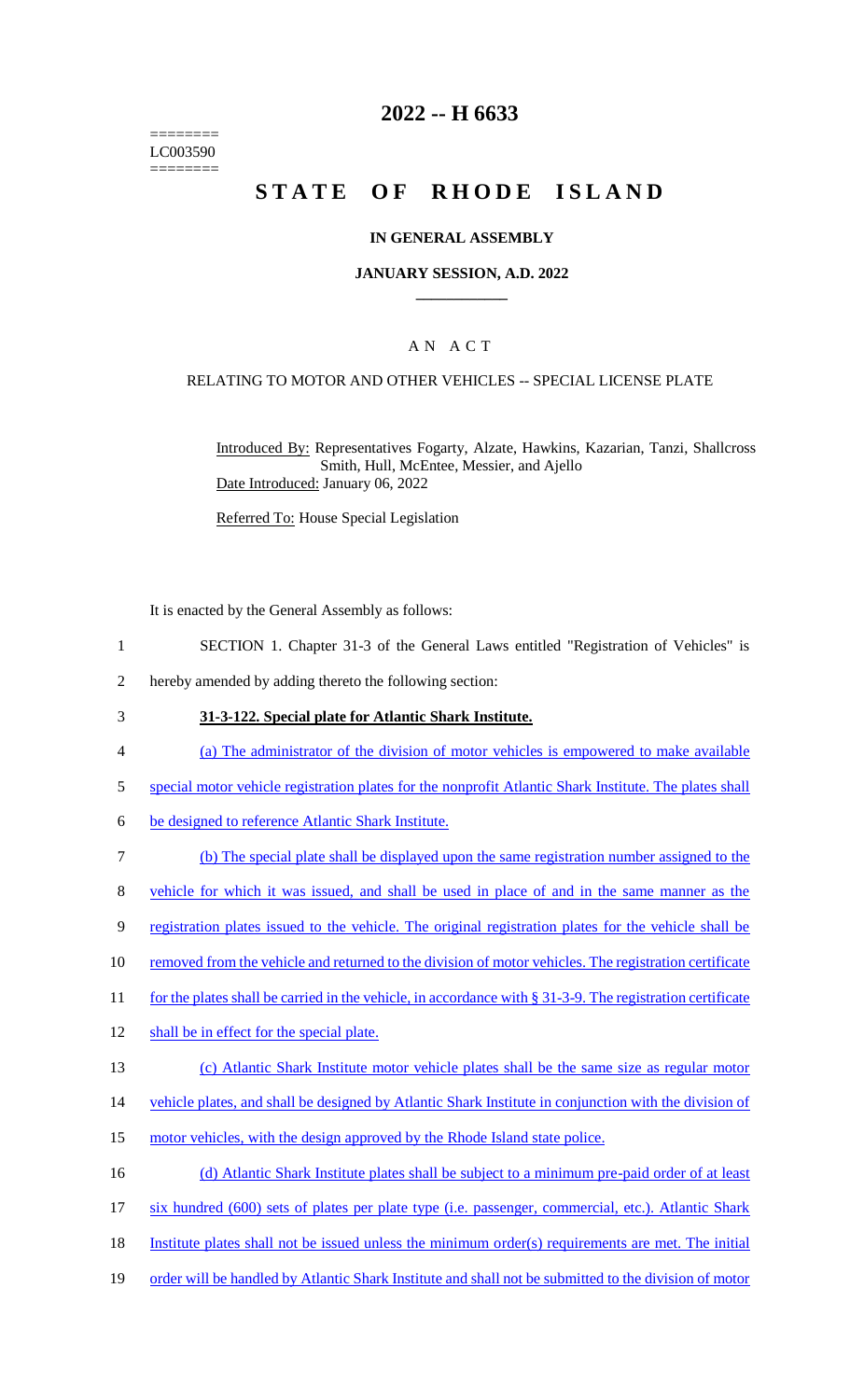vehicles for production until the minimum order(s) have been met and the proper paperwork submitted to the division. (e) The administrator of the division of motor vehicles shall develop application forms, pre-payment procedures, and any other procedures deemed necessary to carry out the purposes of 5 this section. (f) In addition to the regular prescribed motor vehicle registration fee, Atlantic Shark Institute plates shall be subject to a forty-dollar (\$40.00) issuance surcharge. (g) The forty-dollar (\$40.00) issuance surcharge shall be allocated as follows: Twenty dollars (\$20.00) shall be allocated to the general fund and the remaining twenty dollars (\$20.00) shall be distributed annually to Atlantic Shark Institute to assist in the fiscal needs and in 11 furtherance of its mission. (h) A ten-dollar (\$10) surcharge for subsequent registration renewals will go to Atlantic Shark Institute. (i) In consideration of the receipt of funds from the registration of Atlantic Shark Institute 15 plates, the organization must use any Rhode Island-sourced funds in and for the benefit of Rhode **Island-based charitable organizations.**  (j) Atlantic Shark Institute will be required to submit an annual accounting report before 18 such monies are distributed. (k) There shall be no refunds for early cancellation of Atlantic Shark Institute motor vehicle 20 license plates. SECTION 2. This act shall take effect six months after passage.

======== LC003590 ========